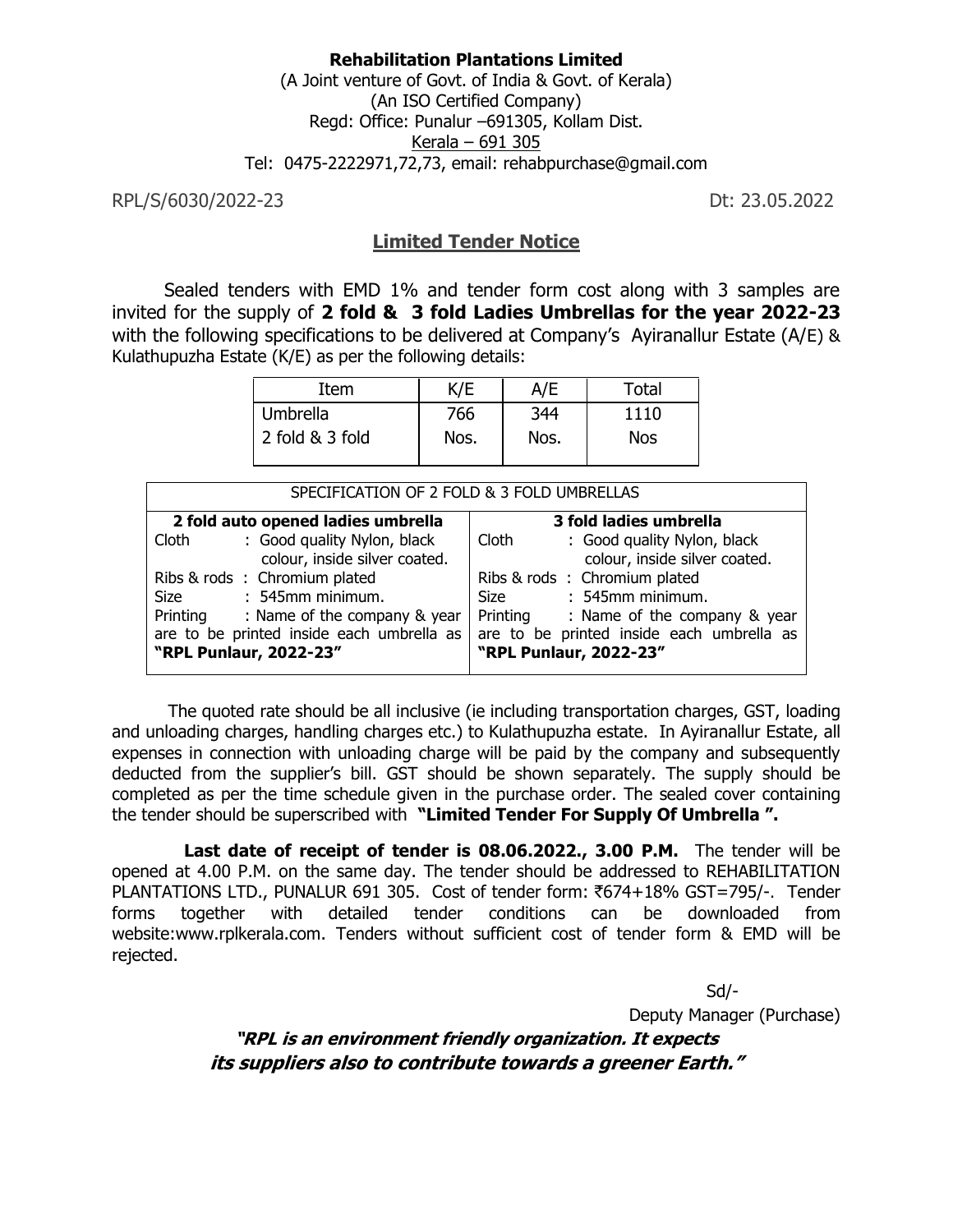## **REHABILITATION PLANTATIONS LIMITED**

(A Joint Venture of Govt. of India & Govt. of Kerala) REGD: OFFICE: PUNALUR, KOLLAM DISTRICT KERALA – 691 305 (ISO 9001 & 14001 Company) Tel: 0475-2222971,72,73, email: rehabpurchase@gmail.com No.RPL/S/6030/2022-23 Dt:23.05.2022

#### TENDER CONDITIONS ATTACHED TO THE LIMITED TENDER NOTICE FOR THE PURCHASE OF UMBRELLA

- 1. Every intending tenderer has to sign the conditions on each page in token of having accepted the same and upload the same.
- 2. Rate quoted should be inclusive of GST, transportation, loading & unloading charge etc. All the intending bidders will have to remit the fee for tender form,  $\overline{5795}$ - and 1% Earnest Money Deposit. Exemptions, if any, will be allowed as per government order, on producing documentary evidence.
- 3. The rate quoted should be for delivery at Kulathupuzha estate & Ayiranallur Estate of the Company. For the supply at Ayiranallur estate, unloading expenses will be paid by the company and subsequently deducted from the supplier's bill on production of documentary evidence. Rates offered should be valid for a minimum period of 60 days from the due date.
- 4. The earnest money deposit will be refunded on finalization of the contract to all those whose offers have not been accepted.
- 5. Withdrawal from the tender after it is accepted or failure to supply within the specified time or in accordance with specifications will entail cancellation of the order and the firm is liable to be blacklisted. Arrangements will be made to get the materials from other sources at the risk and cost of the supplier and the difference in cost including other expenses, if any, will have to be borne by the defaulted contractor and the same will be recovered through legal means/Revenue Recovery Proceedings/from any other amount due to the contractor from the Company.
- 6. The supplier should guarantee that the material supplied should conform to the specification of the same.
- 7. Billing should be done as per GST requirements by the supplier and sent along with the Consignment to the Manager estates of the company. Payment will be made only after the supplies are actually verified and taken to stock by Account payee cheques/NEFT.
- 8. The rate quoted should be firm till the company accepts the same. No representation for enhancement of rates once accepted will be considered on any account.
- 9. The tenderer should specify brand name of the Umbrella and brand of cloth and manufacturers name.
- 10. Acceptance of tender is subject to the approval from concerned Govt.Department.
- 11. Tenderers should specify whether they have GST & MSME Registration.
- 12. The quantity of the articles specified in the present tender is subject to variation according to the requirements at the time of Purchase.
- 13. The transport vehicle and persons shall adhere to the Do's and Dont's in our estate.

 $Sd$ 

Deputy Manager (Purchase)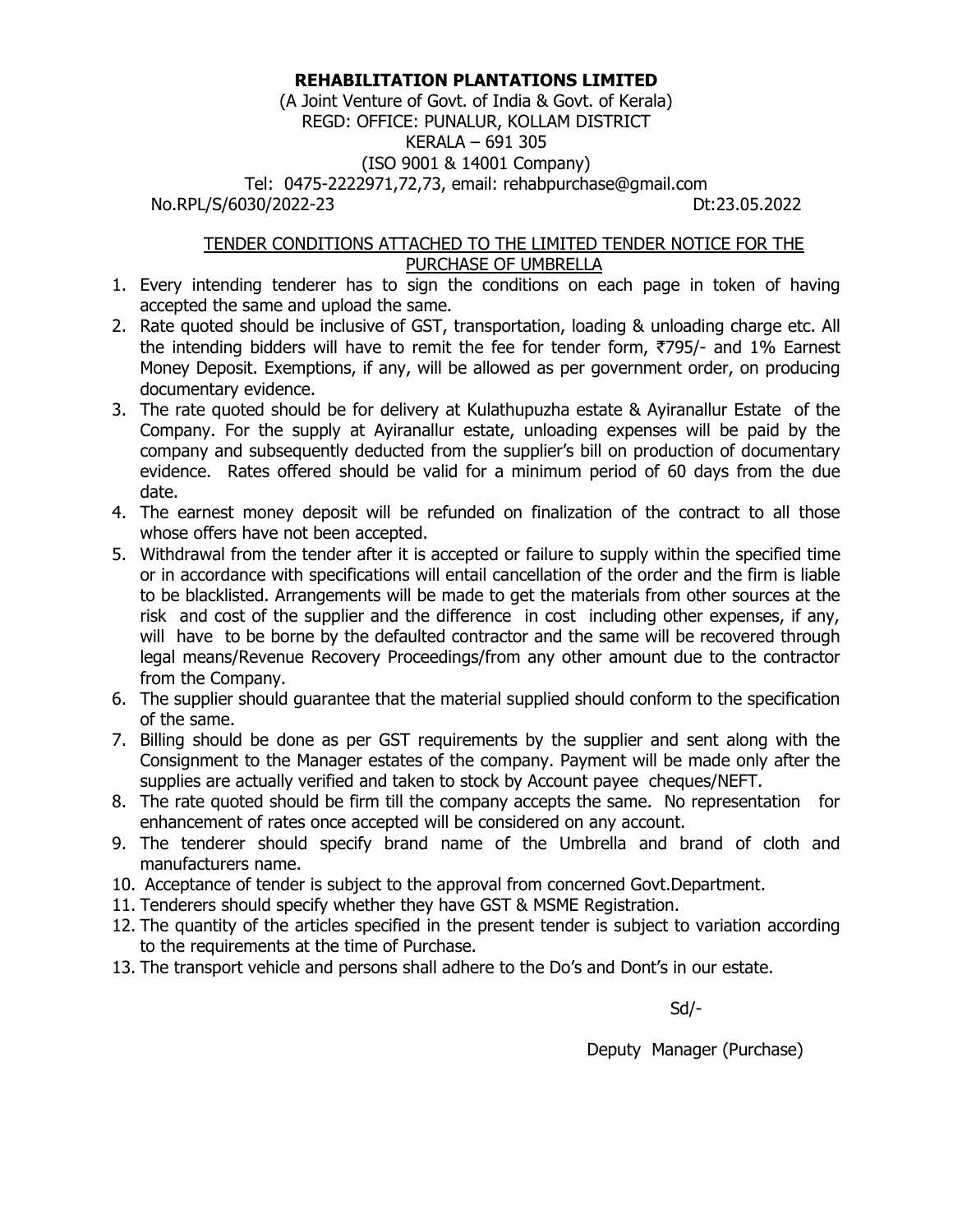# REHABILITATION PLANTATIONS LIMITED

(A joint venture of Govt. of India & Govt. of Kerala) Regd. Office: Punalur, Kollam Dist, Kerala

Tender for the supply of ……………………………………………………………………………..

Tender opening date …………………………………………………………………………………….

Tender receiving date ………………………………………………………………………………….

Price of tender form ……………………………………………………………………………………..

| Qty |  |
|-----|--|
|     |  |
|     |  |
|     |  |
|     |  |
|     |  |
|     |  |
|     |  |
|     |  |
|     |  |
|     |  |
|     |  |
|     |  |
|     |  |
|     |  |
|     |  |
|     |  |
|     |  |
|     |  |
|     |  |
|     |  |

**SCHEDULE** 

We have remitted Rs................towards the cost of tender form vide DD No............................../ Pay order No……………………………………….

Signature& Address of Tenderer